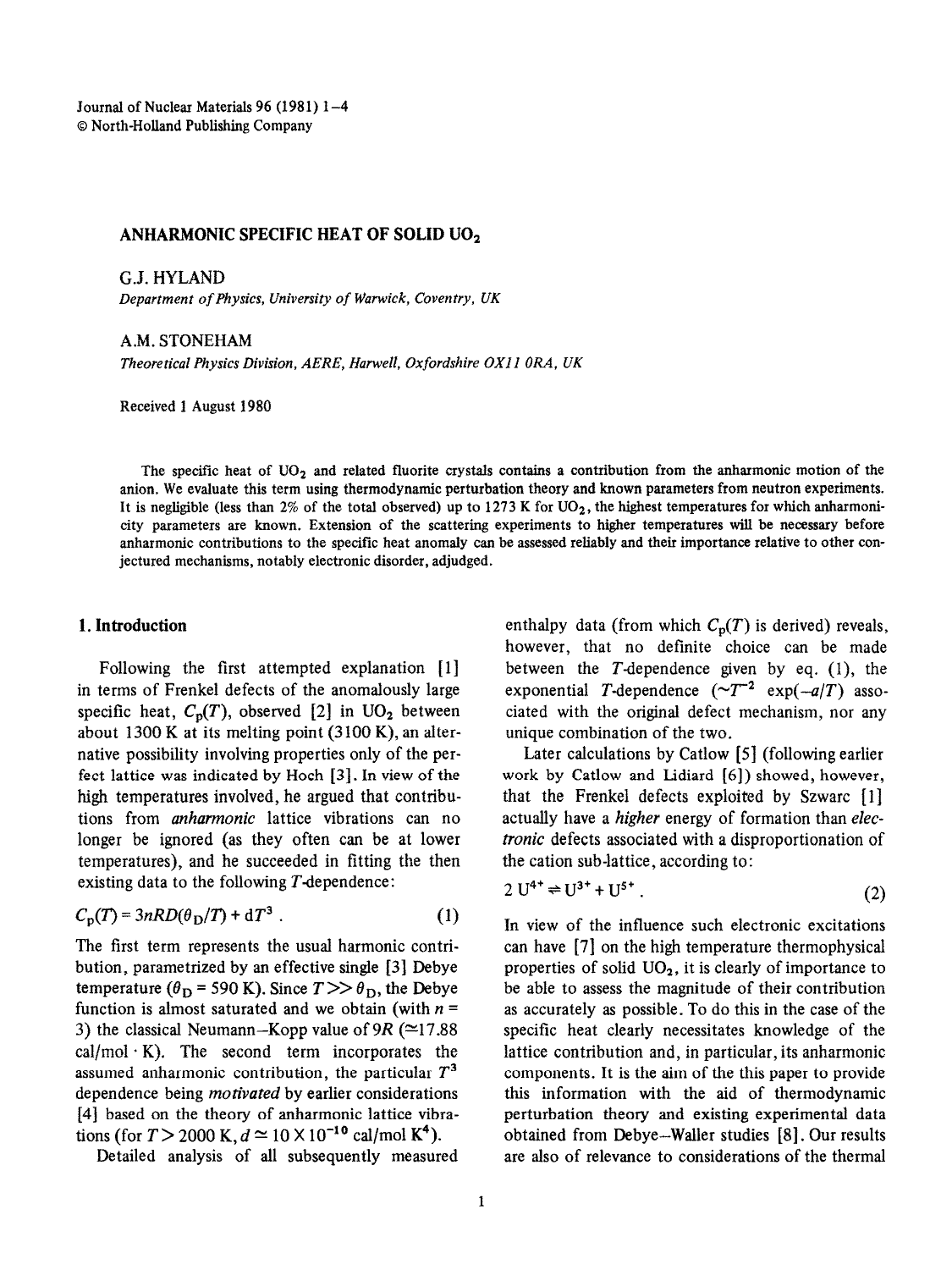conductivity  $UO<sub>2</sub>$  essential to analyses of the safety and reliability of fast reactors. Although we are able to give a general expression for the anharmonic lattice specific heat, its evaluation is restricted to *T <*  1773 K, the highest temperature at which the necessary neutron scattering experiments have yet been performed. Accordingly the relative contributions to the observed anomaly in  $C_p(T)$  of the electrons and lattice remain in doubt for the important, highertemperature, regime.

## 2. **Experimental data**

The dominant contributor to anharmonic lattice vibrations in solid  $UO<sub>2</sub>$  is the anion sub-lattice. Since the sites are non-centrosymmetric (of  $\overline{4}3m$  symmetric), the terms of odd order in atomic displacements are not suppressed as they are for the cations. It has proved possible IS] to account for the observed T-dependence of the Debye-Waller factors of  $UO_2$ satisfactorily using an effective single *anion* potential  $V_0(r)$  of the form:

$$
V_0(r) = V_h(r) + v(r) , \qquad (3)
$$

where the harmonic  $V<sub>h</sub>$  and anharmonic v components have, respectively, the forms

$$
Vh \equiv \frac{1}{2} \alpha_0 (x^2 + y^2 + z^2) ,
$$
  
\n
$$
v \equiv \beta_0 x y z .
$$
 (4)

Values of the parameters  $\alpha_0$  and  $\beta_0$  have been obtained by Dawson et al. [B] from an analysis of the T-dependence of the Bragg scattering found by Willis [9] using neutrons. Subsequent experiments by Rouse et al. [10] showed these values to remain stable down to 300 K. Recently Willis and Hazel1 [11] have reanalysed the data. They conclude that, in the range 293 to 1373 K, the data are described well by eq. (4) with

$$
\alpha_0 = 4.2 \text{ eV/A}^2 ,
$$
  
\n
$$
\beta_0 = 7.3 \text{ eV/A}^3 .
$$
 (5)

However, it is important to realise that the harmonic and anharmonic components do not correspond to exactly the same ionic motions. In  $\alpha_0$ , both acoustic and optic modes contribute, i.e. there are terms from modes in which both U and 0 move in phase as well

as from those in which they move out of phase. In  $\beta_0$ , however, only the relative U-O motions are relevant. If we wish to represent the oxygen motion relative to uranium (as in the anharmonic term) by by a suitable Einstein oscillator, the acoustic components (which involve in-phase motion of anions and cations) should not be included. This can be seen by calculations assuming a harmonic Einstein oscillator of phonon energy  $\hbar \omega_F$ . We may deduce these values:

| $\hbar\omega_{\rm E}$ = 21 meV   | using $\alpha_0$ of eq. (5);      |
|----------------------------------|-----------------------------------|
| $\hbar\omega_{\rm E}$ = 70.5 meV | from the fit of ref. [9] to Debye |
|                                  | and Einstein components;          |
| $\hbar\omega_F = 82.7$ meV       | from the highest energy of the    |
|                                  | phonon dispersion curves [12].    |

In our subsequent analysis we shall use both the value in (5) and a value

$$
\alpha_0^{\text{eff}} = \alpha_0 \sqrt{(82.7/21)} = 1.98 \alpha_0 , \qquad (6)
$$

which would correspond to the highest phonon energy. The two values should bracket any reasonable choice of harmonic term.

# 3. **Calculations of the specific heat**

The contribution to the specific heat deriving from  $v \neq 0$  is most simply obtained using the thermodynamic perturbation theory of Peierls [13], in which the well-known difficulties associated with the actual non-perturbative nature of  $\nu$  (it is proportional to the total number of particles) are circumvented by working with the Hehnholtz free energy, *F.* In terms of *F*, the specific heat  $C_{\nu}(T)$  is given by:

$$
C_{\mathbf{v}}(T) = -T(\partial^2 F/\partial T^2)_{\mathbf{v}} \quad , \tag{7}
$$

whilst the result for *F can* be written:

$$
F = F_h + \langle v \rangle_h - \frac{1}{2k_B T} \left[ \langle v^2 \rangle_h - \langle v \rangle_h^2 \right], \tag{8}
$$

where  $\langle \rangle_h$  denotes averaging over the distribution  $exp(-\beta V_h)$ . Accordingly, from eq. (4),  $\langle v \rangle_h \equiv 0$  and  $\langle v^2 \rangle$ <sub>h</sub> =  $(\beta_0^2/\alpha_0^3)(kT)^3$ , whence we obtain (per anion) from eqs.  $(7)$  and  $(8)$ 

$$
C_{\rm v}(T) = C_{\rm v}^{\rm h}(T) + (\beta_0^2/\alpha_0^3) k_B^2 T,
$$
  
which gives, *per mole*,

$$
C_{\rm V}(T) = 9R + (2(\beta_0^2/\alpha_0^3) k_{\rm B}R) T. \tag{9}
$$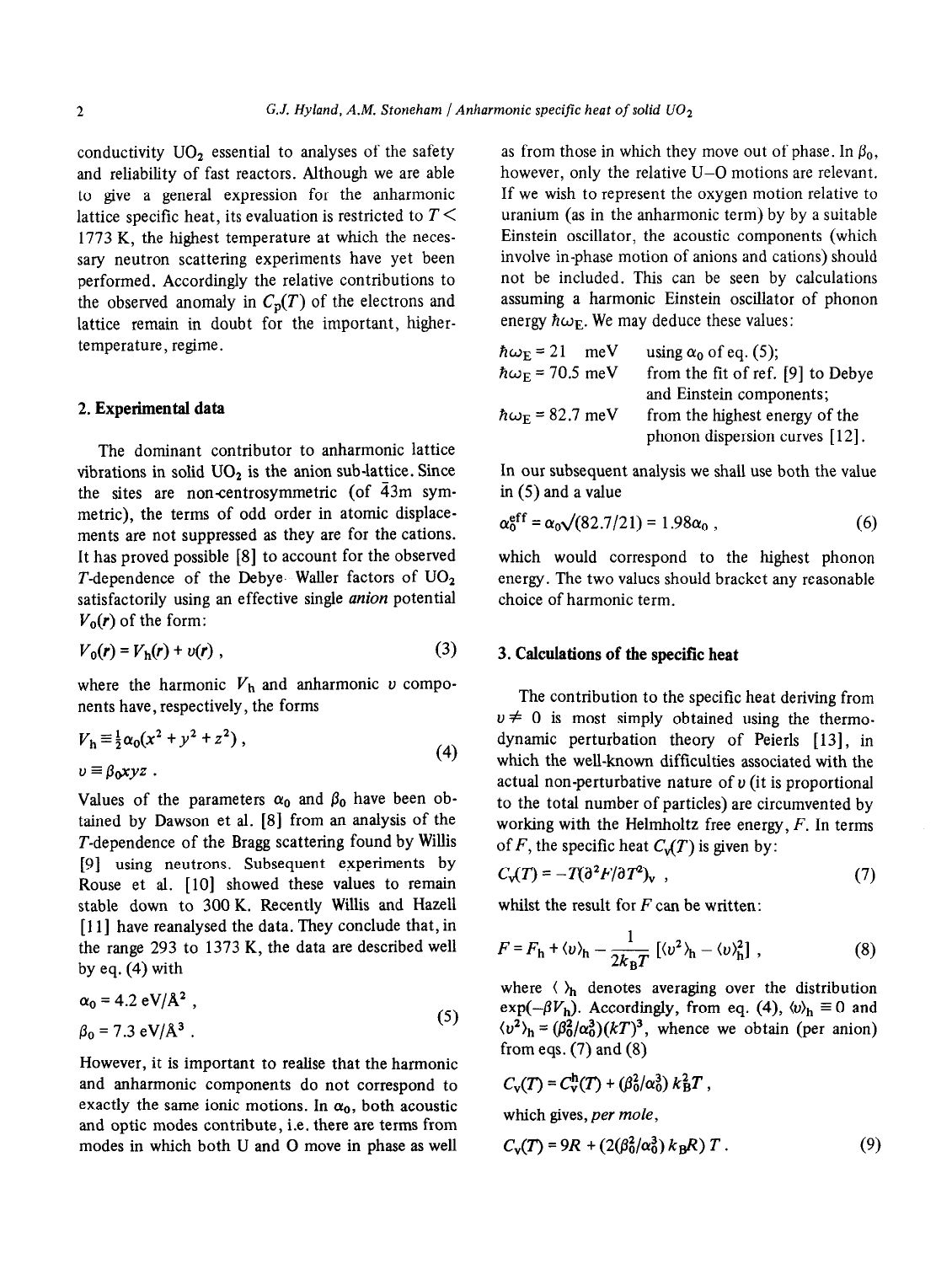The first term on the right of (9) is simply the classical Neumann-Kopp value appropriate to triatomic  $UO<sub>2</sub>$  in the high temperature limit asumed in the perturbation theory, whilst the second is the required *anharmonic* contribution. With the parameter values given by eq. (5) it evaluates to

 $C_v^{\text{anh}}(T) \approx 2.46 \times 10^{-4} T \text{ cal/mol} \cdot \text{K}$ ; (10)

with the altered harmonic value (6) we find

 $C_v^{\text{anh}}(T) \approx 0.318 \times 10^{-4} T \text{ cal/mol} \cdot \text{K}$ .

# 4. **Discussion**

**Deriving** as it does from a convergent perturbation theory,  $C_{\rm v}^{\rm anh}(T)$  given by eq. (9) is, in fact, the dominant contribution from anharnomicity, its linearity in  $T$  contrasting with the  $T^3$  contribution conjectured by Hoch [3]. In comparing with Hoch, however, it must be remembered that his  $T<sup>3</sup>$  contribution is actually in  $C_p(T)$  and not  $C_p(T)$ , the connection between which is given by the (exact) thermodynamic identity:

$$
C_{\rm p}(T) - C_{\rm v}(T) = \beta^2(T) V(T)/K(T) , \qquad (11)
$$

where the symbols have their usual meaning. Accordingly, the appropriate way to analyse the 'observed'  $C_p(T)$  data is to first convert it to  $C_p(T)$  using eq. (11) (using the T-dependent valued of  $\beta$ , V and K which have been tabulated for  $300 \le T \le 2300$  K by Momin and Karkhanavala [14]) and then to decompose the  $C_v(T)$  into its various hypothesized components, e.g.

$$
C_{\rm v}(T) = C_{\rm v}^{\rm lattice}(T) + C_{\rm v}^{\rm electronic}(T) ,
$$

where

$$
C_{\rm v}^{\rm lattice}(T)=C_{\rm v}^{\rm h}(T)+C_{\rm v}^{\rm anh}(T)\ .
$$

Then, e.g.

$$
C_{\rm v}^{\rm el}(T) = [C_{\rm p}^{\rm obs}(T) - C_{\rm v}^{\rm h}(T)]
$$
  
 
$$
- \left[ \frac{\beta^2(T) V(T)}{K(T)} + \begin{pmatrix} 2.46 \\ \text{or} \\ 0.32 \end{pmatrix} \times 10^{-4} \right] T.
$$
 (12)

The net T-dependence displayed by the  $\beta$ , *V*, *K* data of ref.  $[14]$  can be represented by

$$
\beta^2 V/K = (0.36 \times 10^{-3} + 0.81 \times 10^{-6} T) \text{ cal/mol} \cdot \text{K}^2 ,
$$
\n(13)

from which the relative magnitudes of the last two items on the right of eq. (12) can be estimated. Thus, for example at  $T = 1000$  K, the anharmonic contribution is only 21%  $(\alpha_0 \text{ from (5)})$  or 3%  $(\alpha_0^{\text{eff}} \text{ from (6)})$ of the  $C_p - C_v$  correction term, and less than 2% of the total  $C_v(T)!$ 

As mentioned repeatedly above, however, the validity of our anharmonic estimate (eq. (9)) is restricted to  $T < 1273$  K. Since this is much lower than the temperature of the onset of the anomaly and of intrinsic semiconductivity it is, accordingly, not yet possible to quantitatively assess the relative magnitudes of the contributions to the anomaly of electrons and lattice. In fact, an *increase* in anharmonicity might be anticipated upon entering the regime of intrinsic semiconductivity in consequence of the phonon softening accompanying the increase in carrier density; in support of this the extra 5% decrease in vibrational frequencies found  $[13]$  in UO<sub>2</sub> over that in insulating ThO<sub>2</sub> might be noted.

## **5. Other comments on the anharmonic term**

In any quantum model, the energy levels of an oscillator with a potential given by eqs. (4) and (5) are discrete. They are equally spaced when  $\beta_0$  is zero, the spacing being  $\hbar\omega_E$ . The anharmonic terms disturb the spacing, for the levels are shifted. If the anharmanic terms are weak, the splittings can be written [15]

$$
\hbar\omega = \hbar\omega_{\rm E}\left(1 - \frac{1}{24}\lambda\frac{\hbar^2\beta_0^2}{M\alpha_0^2}\right),\tag{14}
$$

where  $\lambda$  is an integer depending on which levels are involved. It should be stressed that  $\hbar^2 \beta_0^2/24M\alpha_0^2$  is of order unity here: it is 3.2 if one uses  $\alpha_0$  corresponding to  $\hbar\omega_E = 0.021$  eV, and 0.8 if one uses  $\alpha_0$  corresponding to  $\hbar\omega_E = 0.083$  eV. In either case, the anharmonicity clearly constitutes a substantial perturbation on the precise energies of excited states. The specific heat involves the different combination of parameters  $\beta_0^2/\alpha_0^3$ ; the large corrections embodied in eq. (14) simply emphasise the uncertainties at very high temperatures.

In the fluorites, the specific heat shows a  $\lambda$ -type anomaly (see, e.g., the review in chapter 3 of ref. [16]). This involves defect production or other major